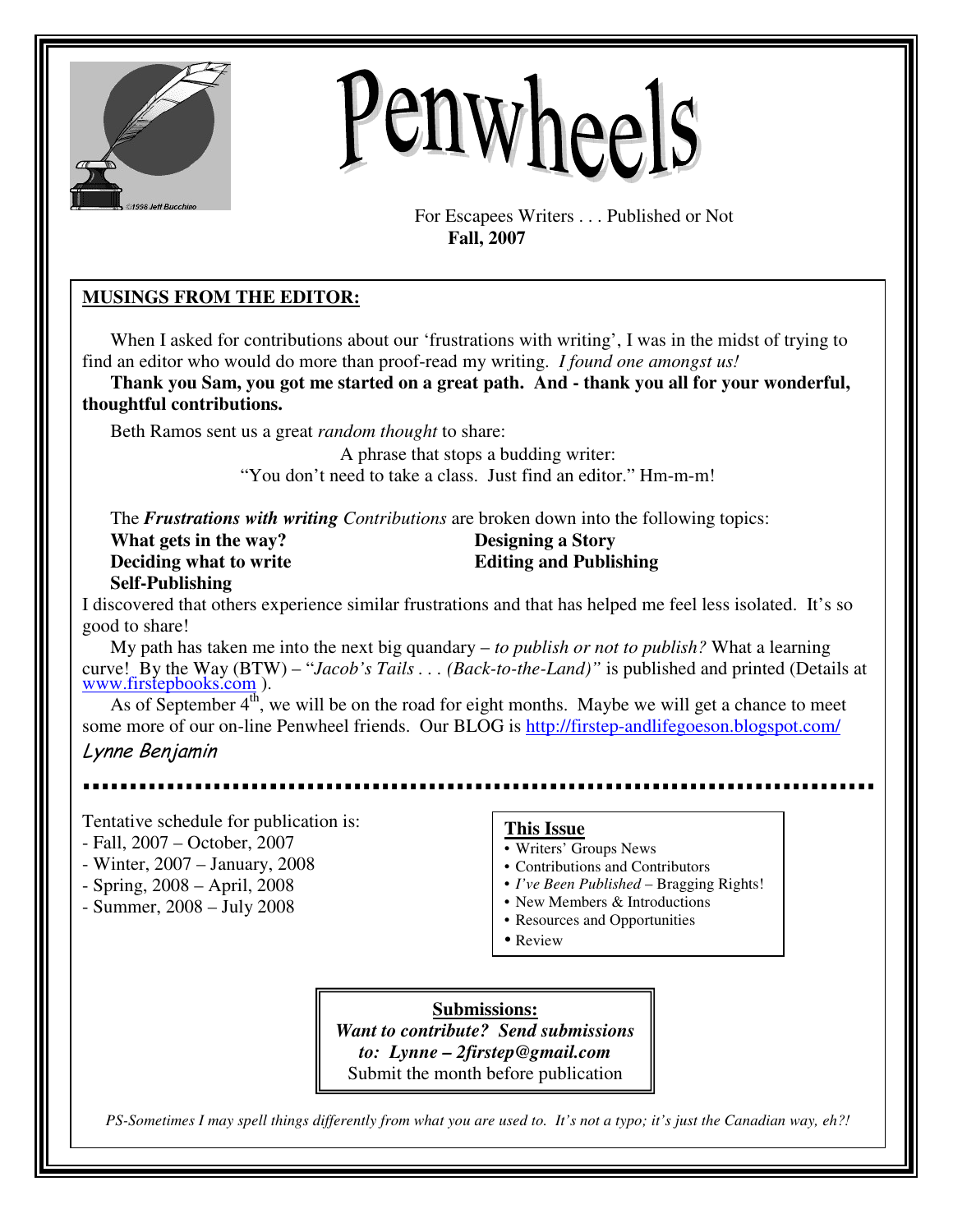# *Writers' Groups News*

#### **North Ranch Writers' Group**

Our book "Mystery at North Ranch" is supposedly going to be "reviewed" in the fall issue of the Escapees Magazine. If anyone is interested in ordering one, they may contact Carol Butterfield via email right now at nalla1406@hotmail.com to find out price, etc. and/or to order a copy.

# *Contributions*

In response to the call for contributions on *Frustrations with Writing* 

#### *Posting #1216-May 6th, 2007*

I know I'm not the only one who gets frustrated with writing (my activity of chose) so I would like to hear about your frustrations as well.

Right now, my frustration centres around what to do next. I actually completed the book I've been working on and would love to publish it BUT I need to know if it is good enough to warrant the work and expense to try to publish it even if I do most of the work myself. I may be wrong, but most people I have found who said they would edit the piece do a great job proof-reading BUT are reluctant to critique or give any direction. (Yes, I am venting!!)

So what are your frustrations? Writer's Block? motivation? grammar? whether to try to publish or not even try? If so, how? If not, what are you going to do with your writing? Wanna' share??

### **What gets in the way?**

#### **Contributed by Gary Taylor**

**RV living distractions** - Mine is too common so as to make this a non-entry. Somehow more than stick house living. Or is it? Maybe just my current form of denying that I SAY I want to write but really don't want to muster up the discipline and time/activity/fun/busyness sacrifices. So I made another pact (can't count 'em, but this must be about the  $19<sup>th</sup>$ . When I finish my outside living build-out here in Aguanga, sometime before August, I will rejoin those who do what they want and must…after our summer travels through September, of course.

### **Contributed by Kay Kennedy**

Writing in the confines of an RV, especially while traveling: If you seriously want to write for a living, you have to set aside at least a couple of days a week to devote strictly to working. Treat it as though you have a job. When I'm going to be on the road for a week or so, that's vacation, and then I plan to stop somewhere QUIET for a couple of days or more to catch up.

If it's a matter of sharing space with someone else and trying to concentrate, that's a problem without someone getting hurt feelings. One way would be to let the other person drive while you compose as you ride down the road, but that only works if you've got a laptop and a small inverter to plug in while you go. Another way is to kick you partner out for a couple of days a week. That's easy if they like golf, pool, or other activities that regularly get them out of the RV, but if they don't, suggest they get a job for a couple of days a week--or get an outdoor hobby. After you've been on the road for a few years, you'll get in the groove.

RVing doesn't make writing easier, but I think new sights keep your mind sharp and open to new ideas. You have to be disciplined no matter where you write.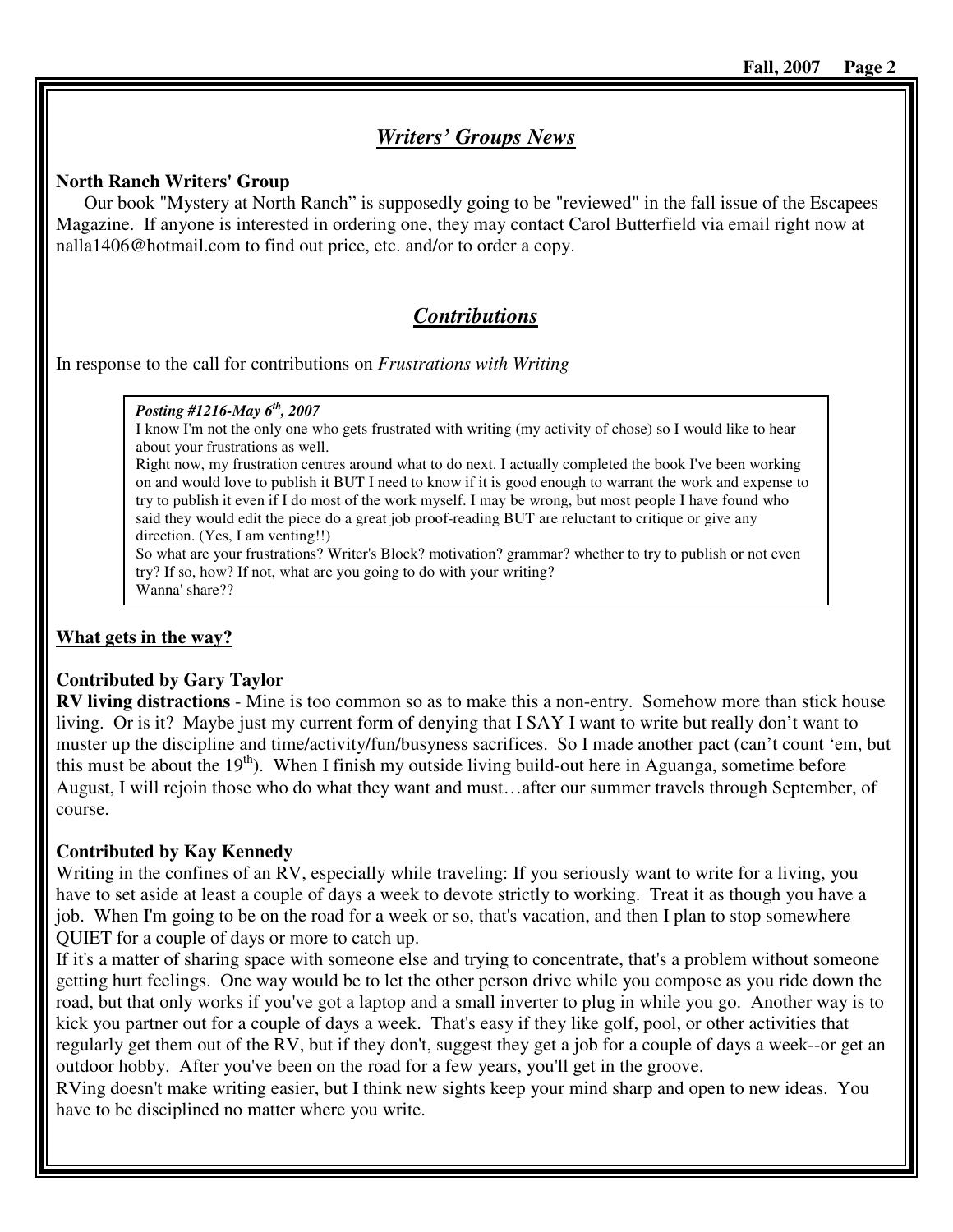# **Contributed by Jaimie \(Hall) Bruzenak**

It is hard to find the time- especially when traveling - to be creative or work on new stuff. I think Kay's suggestion of setting aside a couple of days a week to work is a good one. I know I should drop off a few Yahoo lists and get off the joke lists. Hard to do!

# **Contributed by Beth Ramos**

Frustrations/distractions/excuses

| Sunrise      | Sunset      |
|--------------|-------------|
| Hot Tea      | Iced tea    |
| Clean tablet | Clean table |
| Sharp pencil | Laptop      |
| Magpies      | Mosquitoes  |

After ruminating on the assignment for several months, I type solid for twenty minutes, paragraphs, valuable, free-flowing like Jack Kerouac who took 3 weeks to type a novel that gestated several years, but unlike his scroll preserved in a case that travels from museum to museum all I need to save my work is a key, except I hit the wrong one and the whole piece goes away. (The tour of the original manuscript of On the Road began in January 2004 and will end in 2009.)

 At 10am I walk to the ranger. "It's a baby, damp and weak, barely able to lift it's head." "Watch for the adults," he says. "It's the bird's time to fly. They'll help." At 11 it was hobbling, by 12 its wings were fluffed. Each time it seemed to be losing strength an adult brought substance. At 1 it ran a little, at 2 it hopped, 3 was its first flight, another at 4 than 5 … Each stronger, longer … At 6 the bird was gone. I missed the big one, on its own and singing, because I have a deadline.

# **Contributed by Janet Carter**

I feel like you have to have a space in your life to write for any length of time - not just space on the dinette table. Trying to write every day if you're moving is frustrating. Stop somewhere and after a day or two, you'll find you are able to focus more clearly. Drive between projects.

# **Contributed by Alice Zyetz**

And my frustration? To quiet my critic when I'm writing: "Alice, what is the matter with you? Is this the best you can do? And you're published???? Oh yeah, you're self-published! No wonder!"

And that's just the polite stuff I can place on this open board. I handle my frustration in two ways: Negative: procrastination; Positive: Following Natalie Goldberg's credo to "just write" and ignore my critical self.

# **Deciding what to write**

# **Contributed by Ed Greenberg**

When I have something to say, I do fine. For instance, Blog entries. I can do a fine job documenting an event or expressing my opinion, but not in choosing a topic, when one isn't evident. If I were to have a deadline for a column, I'd be sunk.

For fiction, my problem is my inability to be cruel to my characters. If I have characters, I need conflict and tension of some sort, to interest my readers, but I'm a softie. I can't bear to give my characters trouble. Perhaps the solution is to figure out how they get out of the trouble before I start writing about how they got into the trouble.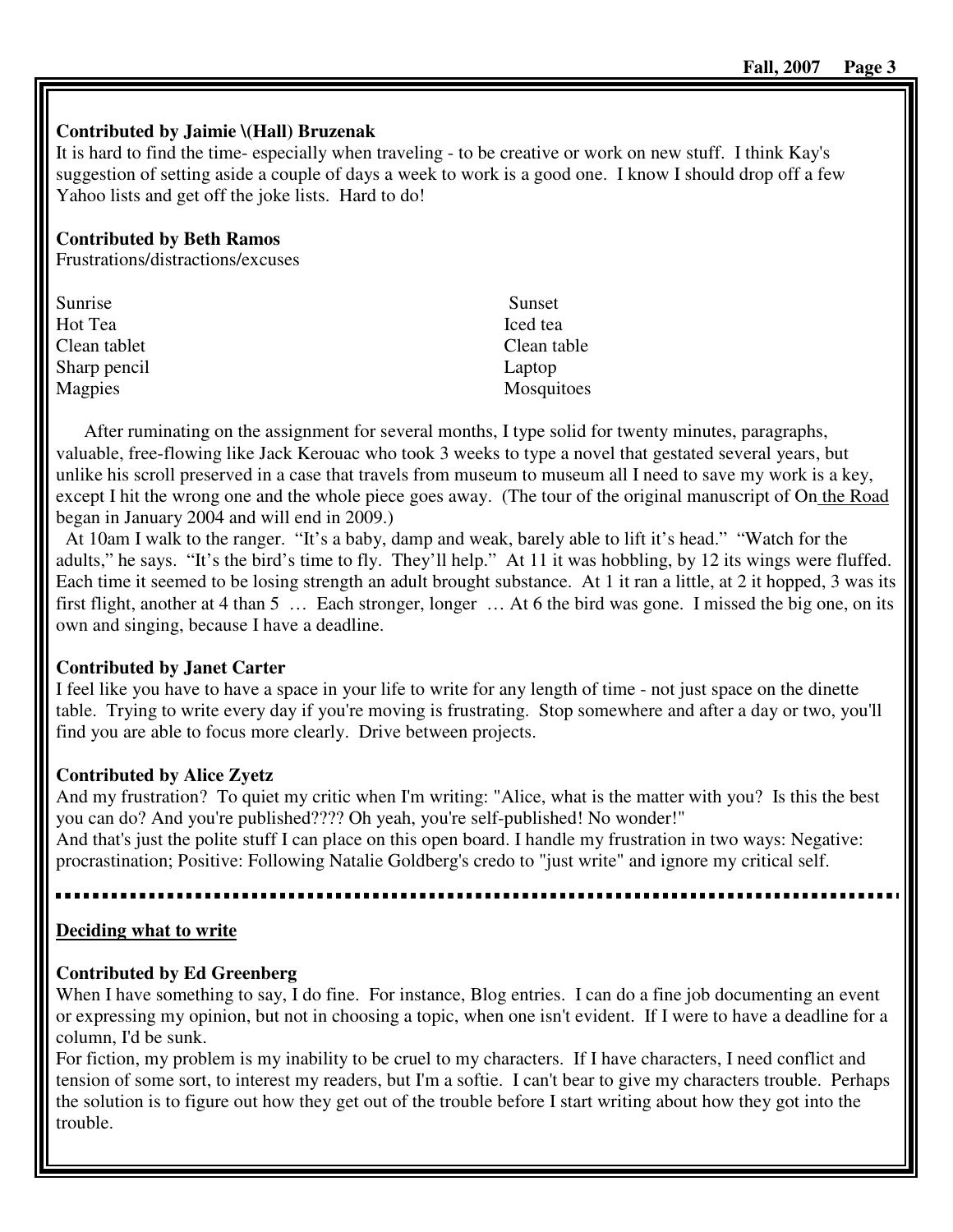# **Contributed by Kay Kennedy**

As for ideas for other projects after you finish the first one, I always seem to have more ideas than I can handle, but I sometimes forget them if I don't write them down. Right now, I've just finished a book, which is at the editor's, but I already have two others started in the computer. I have no idea what direction the two new books will take, but I have a few pages already typed up and ready to roll OR be rewritten. It's the only way I can remember my ideas, even if they suck when I read them again later.

# **Designing a Story**

# **Contributed by Ed Greenberg**

This brings a question for the fiction writers... In designing a story, how does one start? With an outline? With an idea? How detailed an outline before starting to actually "tell." Can somebody recommend a book on this topic?

# **Contributed by Bill Chatham**

Read Stephen King's "On Writing" and you'll learn he just sits down and starts typing. I do that sometimes too. I dabble with screenplays as well, and find you can't create one of them without following the Hollywierd formula, as prescribed by Syd Field.

# **Contributed by Sharon Vander Zyl**

Another excellent book is Take Your Characters to Dinner by Laurel Yourke.

# **Contributed by Candice Byrne**

I second "On Writing" by Stephen King. I also found "Bird by Bird" by Anne Lamott, and "Writing Into the Open" by Elizabeth Berg very helpful. Like King, they write organically rather than by outline. Lamott's advice is "start where you are, do short assignments, and write "shitty" first drafts."

# **Contributed by Adrienne Kristine**

*I imagine my reader . . . at home in a chair sipping tea under a good lamp.* Is my work going to keep my reader involved enough to finish the work and eagerly await my next book? Do I want my reader to be informed? Entertained? Enthusiastic enough to recommend the book to others?

"Twenty years from now, you'll be more disappointed by the things you didn't do than by the ones you did do.

Throw off the bow lines. Sail away from the safe harbor. Catch the trade winds in your sails. Explore. Dream. Discover."

# **Contributed by Pat (Patrick) "pds\_in\_oregon"**

The problem is, I really want to write stories (which set the imagination free) rather than reports (which keep it tethered to reality).

Okay, so the trouble with stories is, you have to come up with a detailed plot ... duh! ... and that's where I've been stuck. My great start to a murder mystery petered out in chapter 1 with a drunk, a fishing boat, and a body on the beach. After that, inspiration waned as fragmenting plot lines led to less and less convincing outcomes.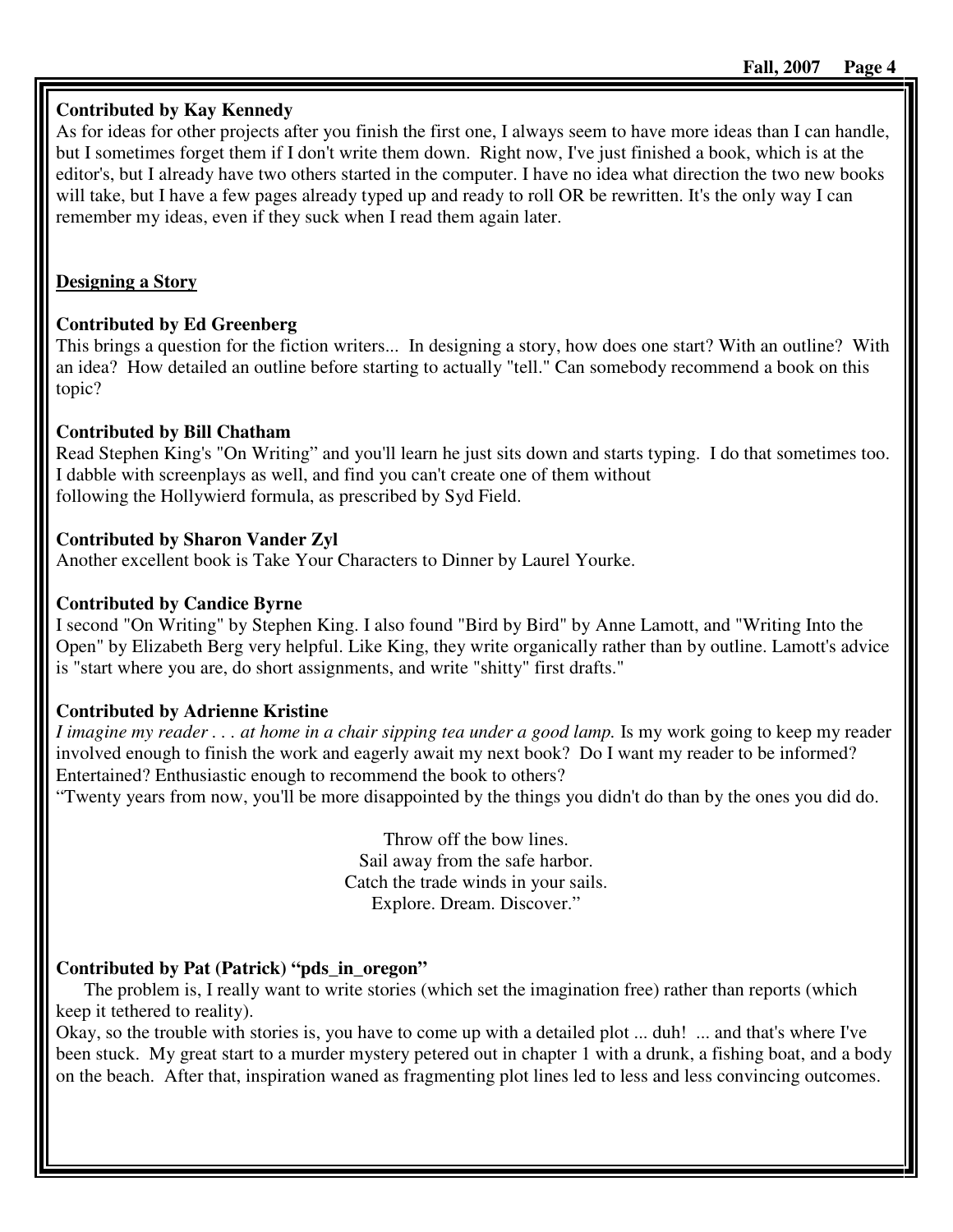I read about Stephen King's book "On Writing" with interest . . . Stephen . . . seemed to say that his starting point for a novel was generally an idea which he could explore in his writing. (Not a new concept, of course, but his presentation of it resonated with me.)

At all events, starting with the (also not new) idea that personal and actual reality are two different things, I have found it easier to develop a plot. The idea doesn't provide a plot, but it does provides context (or perhaps just inspiration) within which plot decisions can be made, and that has made a difference for me.

### **Editing and Publishing**

#### **Contributed by Bill Chatham**

I suppose every aspiring writer has had the same experience -- everybody says they "loved it", but that's where it ends. There's no help and in fact you never hear from most who've read your masterpiece and eventually you get the message, "It stinks".

Other writers frequently have a jaundiced view of anything they didn't create, so what's a person to do? I've had professional critiques of some screenplays and found them to be very helpful, and expensive.

Maybe, when I pass out a manuscript to friends or relatives, I should include a case of beer as an incentive to get back to me right away with the real, bad news.

#### **Contributed by Marianna Nelson**

The book you publish is one you have to sell (copy after copy) . . . It takes a lot of time going here and there promoting it! That's why I'm glad I'm working with two groups that are publishing books. It helps to spread out the work.

#### **Contributed by Sue Otto**

I hear what Lynne is saying about finding someone to critique. Proofreaders abound, but most people are hesitant to 'critique' fearing it will come out as criticism and be hurtful. Most advice I have seen about critiques is so general (like precede a negative comment with a positive one) that they are of little use for me.

Since tact is **NOT** my long suit, I would value a formulaic approach to critiques. For example, in fiction the steps might be as follows. Step one: quick read to identify subject matter, intended audiences, etc. Step two: slower read to identify characters, motivation, etc. Step three ....

Does anyone know a book or website that addresses the subject of critiquing that we could adopt as individuals or as a group so that we are better resources for each other?

### **Self-Publishing**

#### **Contributed by Sam Penny**

I moved about 900 copies total at this point and consider that pretty successful. I am also selling a few each month through Amazon and am in a couple of museums, etc. It took a lot of work to get there, and I am not getting rich on my royalties.

If you are serious about wanting to do most everything yourself, you are taking on a big task. First, you need to ask yourself why you are doing this? Do you really want to spend the time and effort (figure at least twice the effort to write the book)? Do you know who your audience is and how to reach them? Have you written your book for them, or for yourself? Are you ready to really get serious about running a business, because that is what the publishing business is?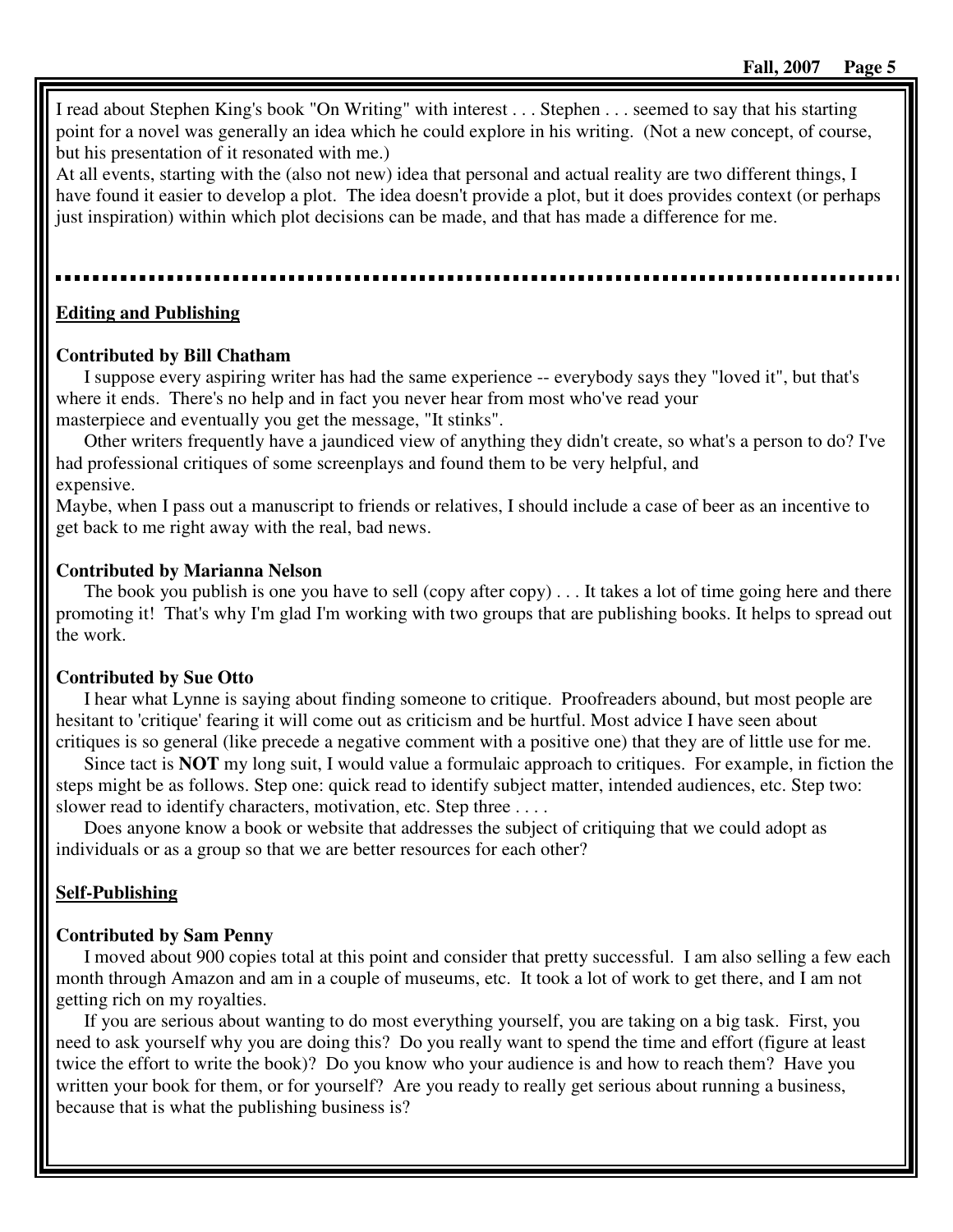If you have any doubt about your tenacity on getting the book done, you should probably search for a publisher to take on all those tasks. On that path, unless you are a really good writer and/or have a great subject, you can expect a lot of rejection notices, many just saying, "NO" without any explanation, or they give you some lame excuse why they cannot help you in any way. The rule of thumb is 20 to 40 rejections to find a publisher who will look at your work. Just keep writing and making your work better and better. Someday, it may click with some publisher.

If you find a [good] publisher, they should provide an editor who will proof-read and critique your work and either reject it outright or tell you what must be done to make it marketable. If they ask for money to help you make your book better, run away. Else, work with the editor to improve your book as much as possible. Remember, the editor's perspective is to produce something that will sell in the market the publisher services. That is one of the reasons you must understand the audience and how to get to them.

If your publisher says, "Okay, let's go to print," expect to wait another year before your book reaches the shelves, and then plan on helping to market the book by going to book fairs, signings, interviews, whatever. If you make it this far, consider yourself one of the 6,000 out of 150,000 who have made it to the published ranks. Awesome.

But if you still want to do everything yourself, consider becoming a really good editor, book formatter, marketer, PR writer, and whatever else may come up, and plan to devote a lot of time going to book fairs, signings, interviews, whatever. I was on a book tour for 20 months. I met a lot of great people, and I sold a few books. It was very rewarding, but it was lots of work.

On practical issues for the self-publisher (things I learned by making the mistakes): 1) you must own your own ISBNs, 2) you must find at least one good editor who will be brutal about your work, and you must have the thick skin to take the advice given, 3) the format and layout of your book is vital, and you can ask for help on this (but watch out for those who say they will do it for you for money), 4) unless you have money to burn, consider Print On Demand, 5) unless you have a large storage shed, don't plan on a large first printing.

*Editor's note: Sam went on and what he said was incredibly useful for me. For those interested in more selfpublishing information, check out Messages #1231 and #1234 on the Group Forum* 

> **Contributions that are too long can be uploaded as files to the Penwheels Bulletin Board by Alice. If you want a copy of it via snail mail send a SASE to Alice at: 45120 Hwy 79 S, #426 Aguanga, CA 92536 and she will send it to you.**

### **Contributors to this issue of the Penwheels Newsletter:**

Judith Ackerman Sylvia Baeta Lynne Benjamin Jaimie \(Hall\) Bruzenak Candice Byrne Janet Carter Bill Chatham Ramona Creel Ed Greenberg Kay Kennedy Adrienne Kristine

Judy Lahore Marianna Nelson Pat (Patrick) "pds\_in\_oregon" Sue Otto Sam Penny Beth Ramos Judy Russell Gary Taylor Helen Taylor Sharon Vander Zyl Alice Zyetz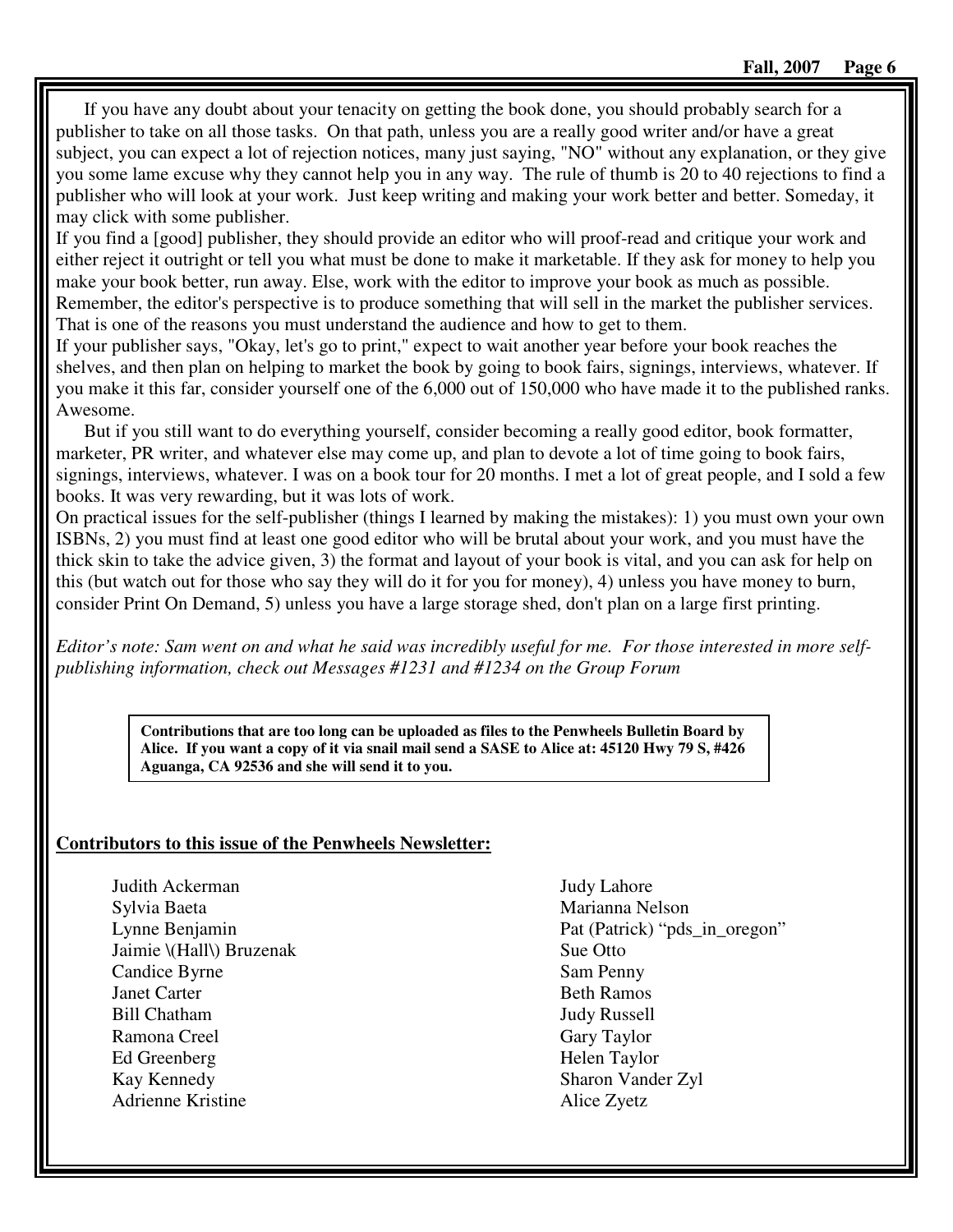# **Next Issue:**

*To Publish or not to Publish – that is the Question* **What have your experiences been?** 

**Winter Contribution due date: December 15, 2007**

**Submit to: 2firstep@gmail.com** 

# *I've Been Published* **– Bragging Rights!**

**(Be you writer or author)** 

**"You're a writer if you say so; you're an author if you're paid for your work." (Heard at a BOF meeting – Beth Ramos)**

> *Let Us Know About Your Current Publications*  **• Your Name and SKP # • Title of** *Piece*

**• Magazine or Book and Date** 

*Kudos to:*

- **Judith Ackerman** two short essays in the 2007 issue of the *Red Clay Review*-"Roxie" a short story loosely based on my experiences in college at the age of sixty-four. The other story is about my relationship with my older sister, "Anne"
- **Lynne Benjamin** #SKP 86190 *Thinking About Toilets*, July/August edition of Escapees Magazine *"Jacob's Tails … (Back-to the-Land)"* as been published and was released the last week in July. Visit www.firstepbooks.com for more information. There is a review further on in the Newsletter. (*Thanks, Alice)*
- **Kay Kennedy** *Looking Back: Boomers Remember History from the '40s to the Present* will be released sometime in August. Barbara Kaufmann, new Penwheels member, contributed two poems and Bill Chatham contributed a story and an essay. Every reader will find stories that bring back poignant memories from the years since the 1940s. For information on the release date and details about how to order the book, go to my website: http://www.kennedyk.com, or check the book's blog:

http://lookingbackboomersrememberhistory.blogspot.com

- **Sue McCarron** SKP #84537 Palo Duro Canyon article in the Road Roamers News section of the on page 81 of the July/August edition of Escapees Magazine
- **Betty Mulcahy** SKP #3640 *Unlimited Possibilities*, July/August edition of Escapees Magazine
- **Helen Taylor** SKP #295 (North Ranch Writers' Group) "Mystery at North Ranch" is supposedly going to be "reviewed" in the fall issue of the Escapees Magazine
- **Nancy Williams** My mystery/sci-fi novel, "A Matter of Destiny", was published April 1 (for the regular copy), by Exposure Publishing, out of Cornwall, England

#### **Attention: Contributors to the Escapees Magazine:**

When you write the author blurb that accompanies your article, please add a phrase that you are a member of the Penwheels BOF. This will help build an awareness of our BOF in the community. I've met many Escapees in my writing workshops at Escapades who weren't aware there is a BOF for writers. Thanks and hugs, Alice Zyetz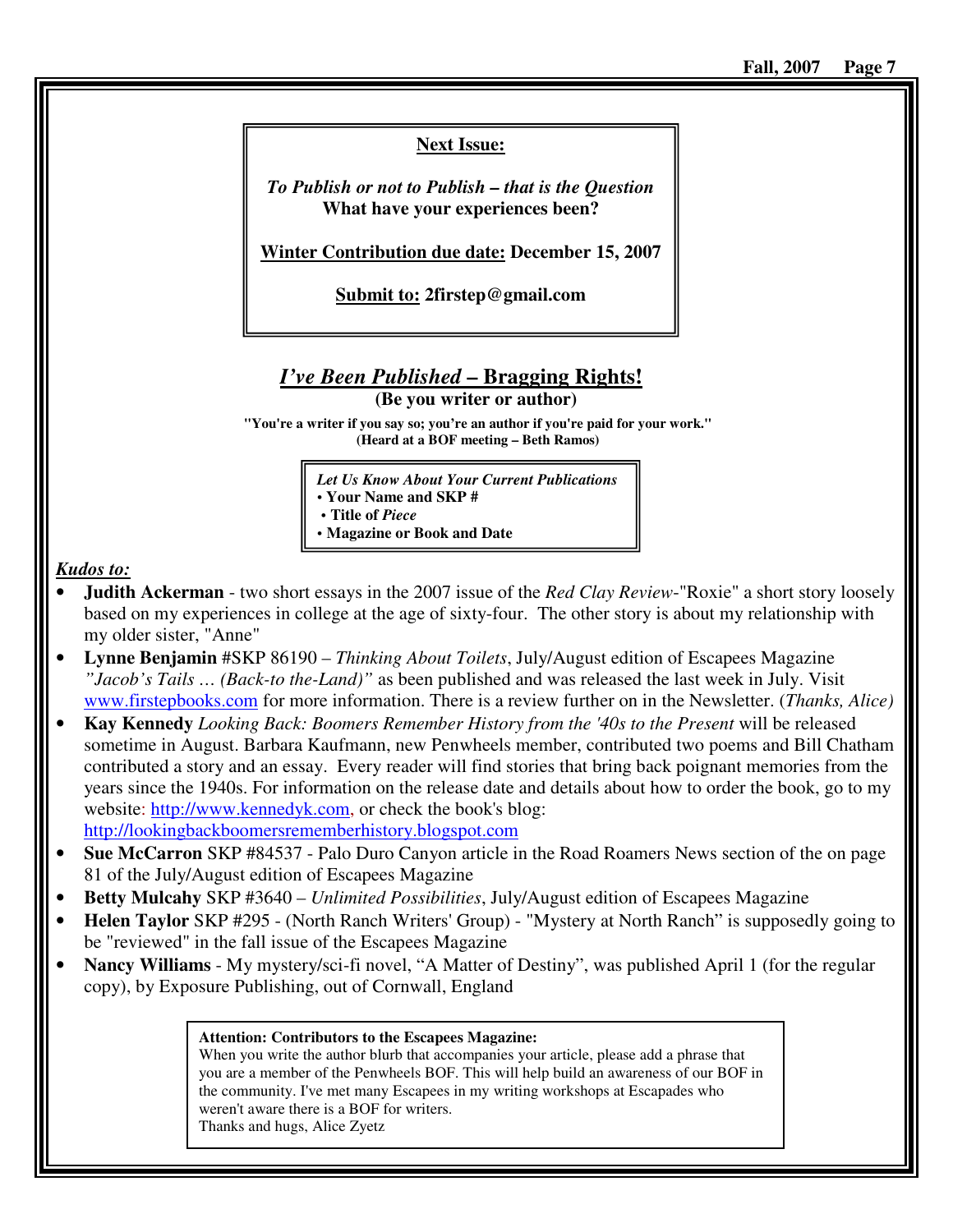# *New Members*

New PW members are: Bee Orr, Judith Ackerman, Ramona Creel, Subscription checks from 3 new Penwheels members: Joan Pomeroy, Kathie Richardson, Ken & Shari Lakin and Barbara Kaufmann. The PW roster has 82 members receiving the newsletter right now. Twenty-five of that number have elected to receive the newsletter 'online only' on the PWBB. Hugs, Joanne

# **Alice Zyetz – PWBB Moderator**

To join the **Penwheels** bulletin board and get daily (almost) digests, send a blank e-mail to: penwheels-subscribe@yahoogroups.com

Please send an e-mail to me, Alice (youshoulda@aol.com), as well, letting me know that you have subscribed, so as Moderator I can inform Yahoo to accept your request. Include your name, **SKP** #, and when you joined **Penwheels Bof**. Make sure you sign up for the daily digest once you have been accepted. If you don't start receiving your digests, please contact me.

Welcome and many hugs, **Alice Zyetz**, Moderator and **Jaimie Bruzenak**, co-Moderator

# *New Members – Introductions*

### **Judith Ackerman**

Hello everyone: I am a new member and am trying to find my way around the site and also to that wonderful open road which will lead me to becoming a full time RVer.

I am going to be one of the "grey haired ladies" on the road. I am 65 and have spent my life in the corporate world and later, in Real Estate. I have always felt deep inside myself that I was really a writer. I just never had the courage to pursue this calling. Now I figure I have nothing to lose, so here I come! Hopefully sometime before spring 2008 I will be on the road.

### *From July 2, 2007 email*

I am currently in North Carolina. I moved here from New Jersey almost two years ago. I thought it would be nice to be closer to family. It is nice, but I can't seem to get my life going here, so I decided to combine two of my life-long (and neglected) dreams and try my hand at writing seriously and also find a way to travel.

I have a brother who lives in Florida and has RVed for a good 30 years (not full time) and I loved this idea, so I started investigating.

My first stroke of luck was finding "Escapees". My next biggie was finding you guys.

While I am doing research and looking for the perfect van to carry it's moniker of "Diogenes Tub" (you know about Diogenes, right?) I started taking courses at the local community college. This has been a big boon to my confidence, and I really feel I have made the right choices for the rest of my life. I plan on RVing full time until I can no longer handle the hookups, then hope to park my RV in Livingston, TX (I hope) on a pad and spend the rest of my life visiting and talking with those still going out.

I have one daughter who now lives in Austin, TX after spending most of her life for the last 25 years going and coming between the Middle East (mostly Egypt) and various academic positions in the states. She has lived in Ann Arbor, Michigan, (University of Michigan) Philadelphia, PA (University of PA) and Washington, DC (Library of Congress). Her field is the Middle East and Library Science and she currently is head of the Middle East section of the Library at the University of Texas.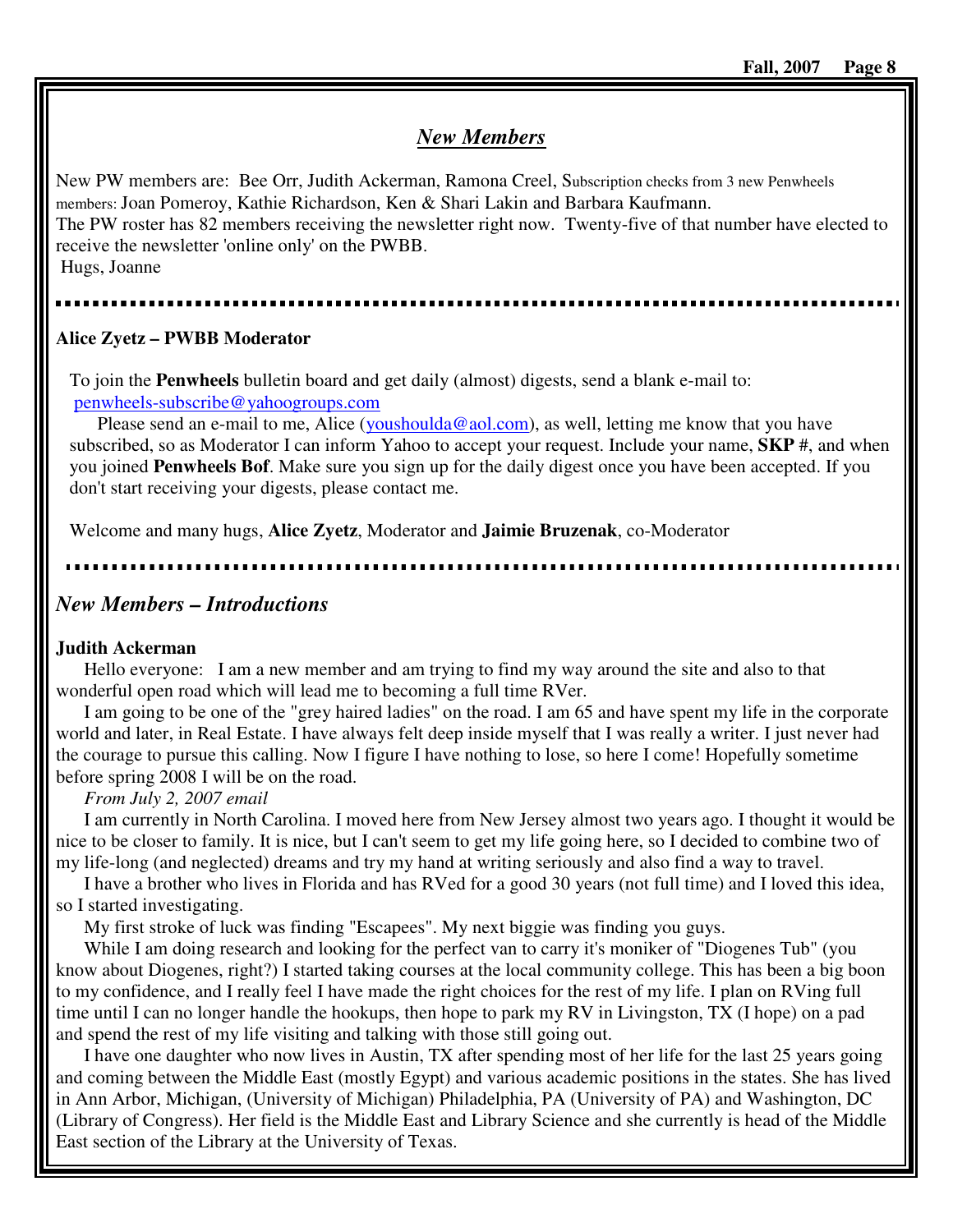Currently, I am caring for two of her cats. They both are old and both have diabetes and require a bit of attention, but I am thinking they will be on the road with me.

 That seems to be the high points about me. I look forward to getting to know many of the new friends I am making through this club, and hope you and I will meet someday. I have bought several books from Penwheels members and am finding them to be "real" and a big help to me while making my plans. You guys have covered so much that I'm wondering what will be left for me to write! I had already started a book, detailing my experiences from the day I made my decision through the trials and tortures of getting there. Not sure if it is needed by anyone but me!

 I am working on several books, which may or may not ever go anywhere; but I am writing! At the very least, it may help keep Alzheimer's at bay!

#### **Sylvia Baeta**

My name is Sylvia Baeta and I am a writer. My home base is in Fremont, California. My husband and I have considered full-time RVing, but, alas, have many reasons to come back to our home in Fremont: kids, grand kids, brothers and sisters, friends, but mostly grand kids.\* Also, sometimes it's hard to give up *things* that seem to own us -- is this codependency? ;)

 I joined Pen Wheels because I have too many wonderful distractions\* in my life, and I need lots of encouragement to set time aside to write. After attending a few Escapade meetings, I believe that the people who write for Pen Wheels, as well as members of the BOF, give nudges and pointers that I need in order to keep on writing. Just reading your messages keeps me in touch. That's a very good thing.

 In the past, I have written articles for free newsletters that were published, some of which required interviewing. As a former typesetter for a local print shop, I have edited and helped with the layout of an 8 page newsletter.

 Journal writing is a regular thing for me ... Recording pictures and experiences with words that help family and friends join me and my husband in our travels. Looking forward to staying in touch and hearing from all of you.

### **Ramona Creel**

I am a new member of your BOF, and wanted to introduce myself. My husband and I are setting the stage to embark on the full-timing lifestyle (hopefully by the end of the year - depends on how quickly we can get the house on the market and sold) - and one of my goals in Airstreaming it is to expand my travel writing and photography. I plan to set up a travel blog about full-timing and road travel in North America - but we also travel internationally and I plan to include that in my writing, as well (I've already started recording some of my tales while traveling through India).

Glad to be a part of your group!

#### **\*\*\*\*\*\*\*\*\*\*\*\*\*\*\*\*\*\*\*\*\*\*\*\*\*\*\*\*\*\***

# *Resources and Opportunities - (We have great resources right in our group)*

### *Free Articles 4 Readers*

#### **Contributed by Alice Zyeta**

Carolyn Howard-Johnson has a number of free articles you can choose from. "Subscribers who have websites or newsletters of their own may be interested in the Free Articles 4 Readers and Writers on my site, www.howtodoitfrugally.com. I try to add new articles to it each week. If you don't see what you need for your blog, or newsletter, just ask.

HoJoNews@aol.com."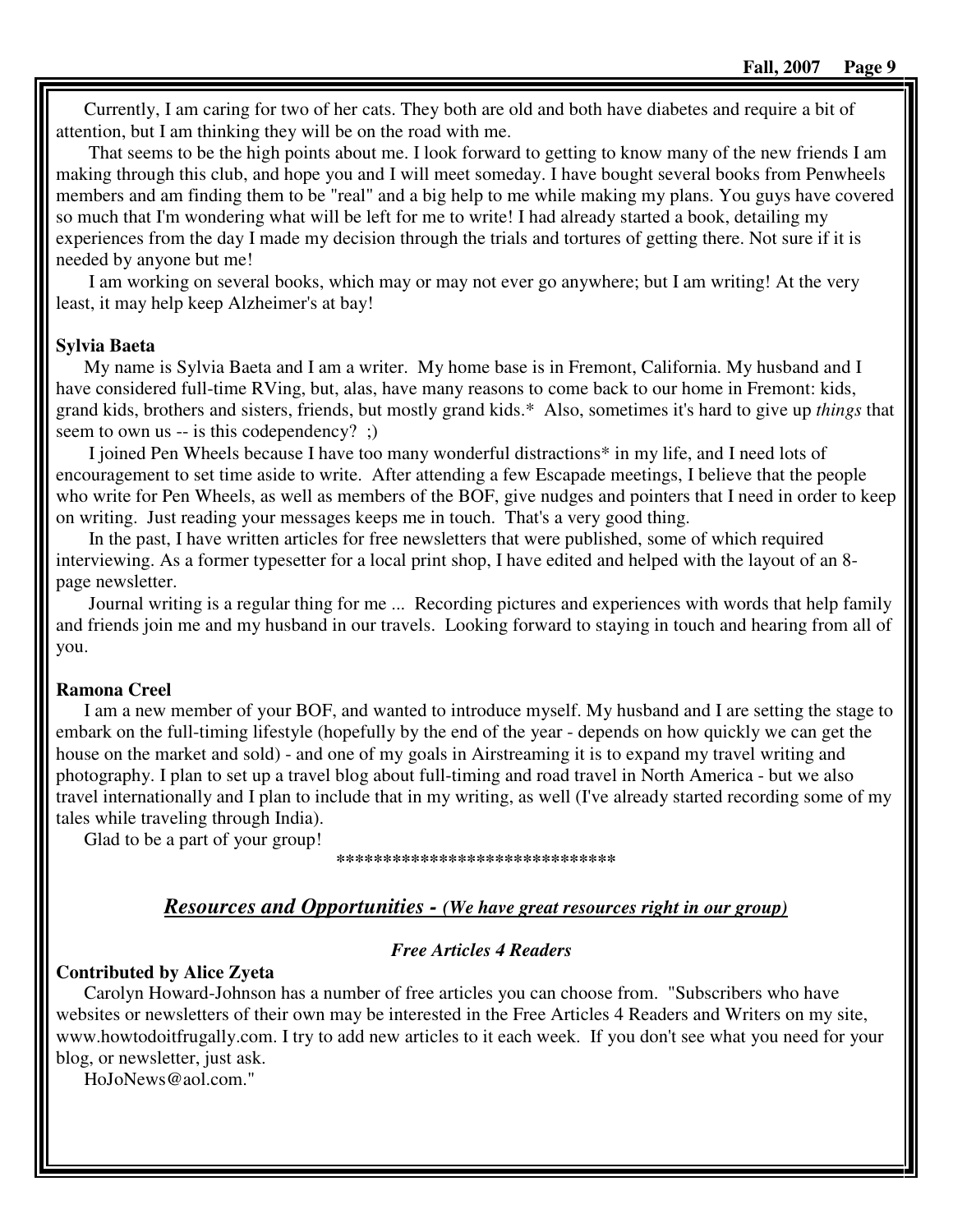# *Playwriting Classes near Coho SKP Park By Judy Russell and Judy Lahore*

Playwriting is alive and well on the Olympic Peninsula. Every town and hamlet seems to have its own troupe of actors and practicing local playwrights. Theatres and theatre schools offer workshops where you can start a play, refine a play, hear your play read aloud, and generally hone your craft.

Less than two miles from the Evergreen COHO SKP Park in Chimacum, Washington, The Paradise Theatre School offers 9-week playwriting classes three times a year, Fall, Winter, and Spring. The summer intensive class we attended only lasted for three weeks, but it was great!

The school's director, Pattie Miles Van Beuzekom, spoke of three rewards of playwriting: personal and creative expression, personal discipline and involvement in an arts community. A highly productive writer, director and actor, Pattie has a gentle and supportive manner that makes risk-taking okay. The classes are hands-on, interactive and exciting.

If you are in Chimacum around Halloween, The Paradise Theatre will produce Alan Rickman's *My Name is Rachel Corrie*. Their Christmas offering will be Dylan Thomas' *A Child's Christmas in Wales*. For more information on The Paradise Theatre School and their schedule of performances and classes, visit Pattie's web site, home.earthlink.net/~theparadise or contact her at (360) 643-3493 or theparadise@earthlink.net.

#### **\*\*\*\*\*\*\*\*\*\*\*\*\*\*\*\*\*\*\*\*\*\*\*\*\*\*\*\*\*\*\*\*\*\*\*\*\*\*\*\*\*\*\*\*\*\*\*\*\*\*\*\*\*\*\*\*\*\***

# **Writing Practice by Alice Zyetz**

"The best way to write is by writing." Natalie Goldberg (*Writing Down the Bones, Wild Mind*) calls it writing practice. Pick a topic (or writing prompt), set a timer for ten minutes and just write. Keep your hand MOVING. Even if you can't think of anything, write "I can't think of anything" and keep writing. Pretty soon something will pop into your mind.

Be specific. Don't write *car*; write *Cadillac* or *Jeep*. Being specific paints a clear picture for your reader. Don't write *tree*; write *eucalyptus* or *weeping willow*. Ignore the critic on your shoulder who says nobody will ever want to read what you write. Just write. Use your five senses to create powerful descriptions: the smell of your grandma's kitchen, the taste and texture of the hot chocolate chip cookies just out of the oven.

Many of our members joined after participating in my writing workshop in the last few years at Escapades so this is nothing new. If you haven't done it for a while, start again today. All the stores are discounting school supplies. Buy yourself several spiral bound notebooks and get back in the habit of writing practice. Find one or more congenial people to write with. Read your pieces aloud to each other. Try not to comment on the writing. Just accept each other's work. If you have misplaced your list of writing prompts or never got one, send me an email at youshoulda@aol.com and I'll send you a copy. Two Creative Writing Sites are http://www.creativewritingprompts.com/ and http://dragonwritingprompts.blogsome.com/.

Here are twenty prompts to get you started. Enjoy!

# 1. Castle

- 2. Butcher
- 3. Money
- 4. Popcorn
- 5. Wishes
- 6. Green
- 7. Home

 9. Hope 10. Disgusting 11. Purple 12. Teacher

8. Presidential

- 13. Casserole
- 14. Flame

15. Grandmother 16. Scrumptious 17. Rhythm 18. Crown 19. Memorize 20. Bouquet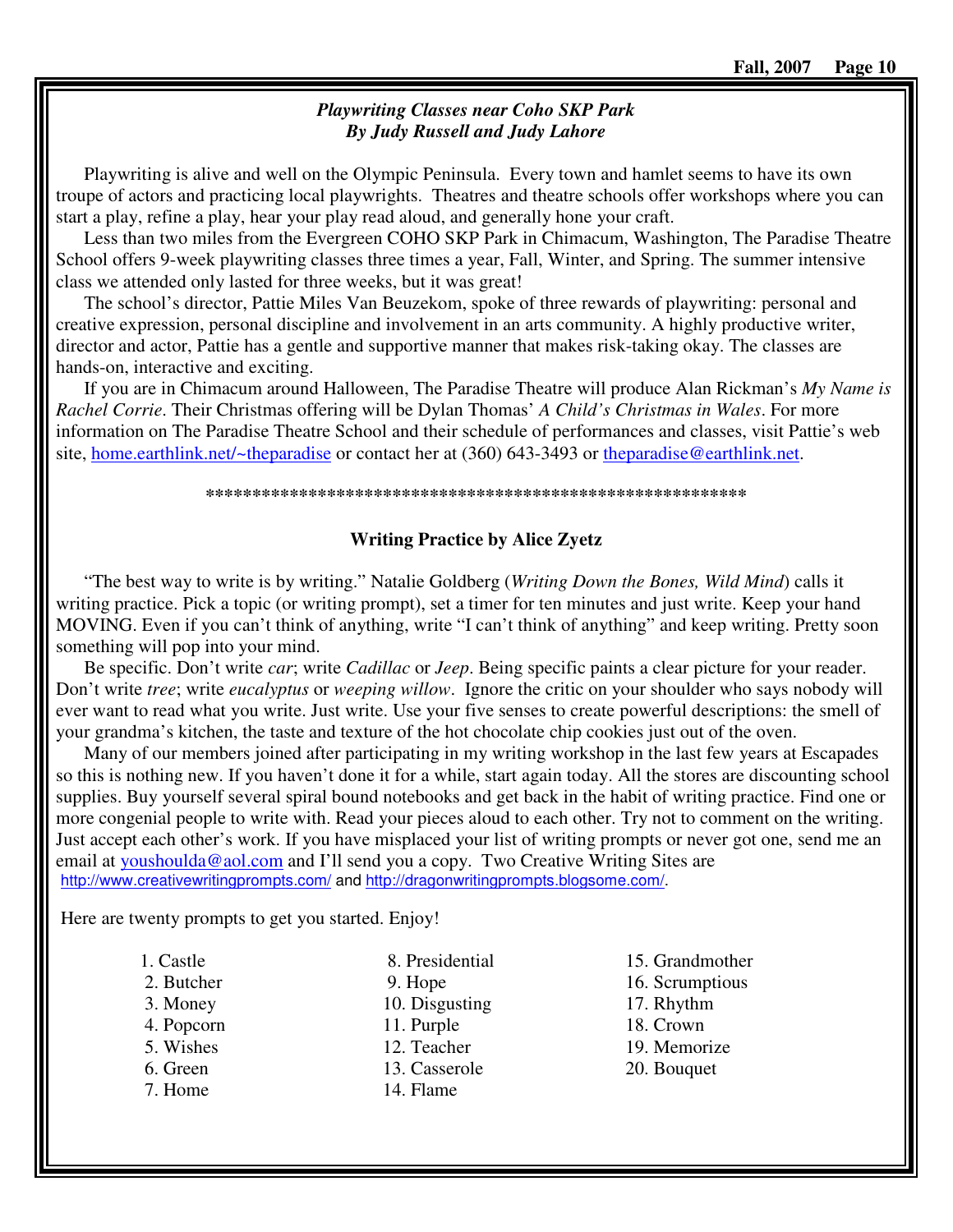**In this issue of Dan Poynter's ParaPublishing newsletter, he promotes his new book. His book on Nonfiction Self Publishing Manual is considered the bible of self-publishing - Jaimie Bruzenak** 

#### *Shameless New Product Announcement*

Write your book by-the-numbers: just fill in the blanks. You have heard of paint-by-the-numbers. It means filling in the blanks according to a pre-determined plan. PAINT-by-the-numbers is a step-by-step outline that makes you look like a master. This system in a binder shows you how to WRITE-by-the-numbers. Writing books is hard work-unless you have a plan. Without a roadmap, it is easy to get lost. Without noticeable progress, it is easy to become discouraged and lose momentum. Dan Poynter will supply you with a 33-page book-writing template in a 3-ring binder. You just fill in the blanks. Each page of the frontmatter, chapter headings and backmatter tells you what to put on that page-your book is structured and ready for your material. See http://parapublishing.com/sites/para/information/writing.cfm#mbp

Writing-by-the-numbers will accelerate your book project by helping you visualize the entire project and by guiding you through the writing process.

#### \*\*\*\*\*\*\*\*\*\*\*\*\*\*\*\*\*\*\*\*\*\*\*\*\*\*\*\*\*\*\*\*\*\*

#### *Reviews*

*Jacob's Tails* . . . Review by Alice Zyetz ( http://www.rvhometown.com/ ) Congratulations to Lynne Benjamin, RV author, for her delightful book about her return to the land with

husband Fred during the sixties as told by their dog, Jacob. He captures the adventurous spirit of his humans, who he says "tried, survived and are here to tell their tails."

Jacob's Tails recounts Lynne and Fred's experiences in a relatively underdeveloped area where they could build a home, raise their own food, generate their own power, and struggle to be self-sufficient. Lynne has selected an unusual narrator to tell her tale (oops, I mean tail). Rather than saying how she felt when she couldn't find the right property immediately, she lets Jacob describe her as "something like I look when I'm disappointed and walk off with my tail between my legs."

The book begins with Lynne and Fred's early attempts to find the right property and the adventure of title search where the data is embedded in the original handwritten land grants with descriptions like "starting at the spruce tree on the northeast corner wall, walk 100 steps east to the border . . . ." Jacob (er, um, Lynne) goes on to detail the dome house Fred designed and built and the unexpected disasters they encountered when they first arrived. RVers will note that their experiences are not unlike experiences on the road when our travel karma is not working.

The story continues with the choices they made, the day-to-day tasks they had creating their lifestyle, including raising goats, sheep, and pigs and planting fields of strawberries, turnips and plentiful kitchen vegetables. Photos add another dimension to the tails. I highly recommend Lynne and Jacob's book for an engaging and honest read that will carry you on their journey back to the land. Visit the website http://www.firstepbooks.com

To order the book as an e-book or hard copy. Contact Lynne at 2firstep @ gmail.com for more information.

~~~~~~~~~~~~~~~~~

Alice Zyetz, Author, Taking the Mystery out of Retiring to an RV Co-author, The Woman's Guide to Solo Rving, Taking the Mystery out of RV Writing Co-editor, RV Traveling Tales: Women's Journeys on the Open Road Author, You Shoulda Listened to Your Mother: 36 Timeless Success Tips for Working Women